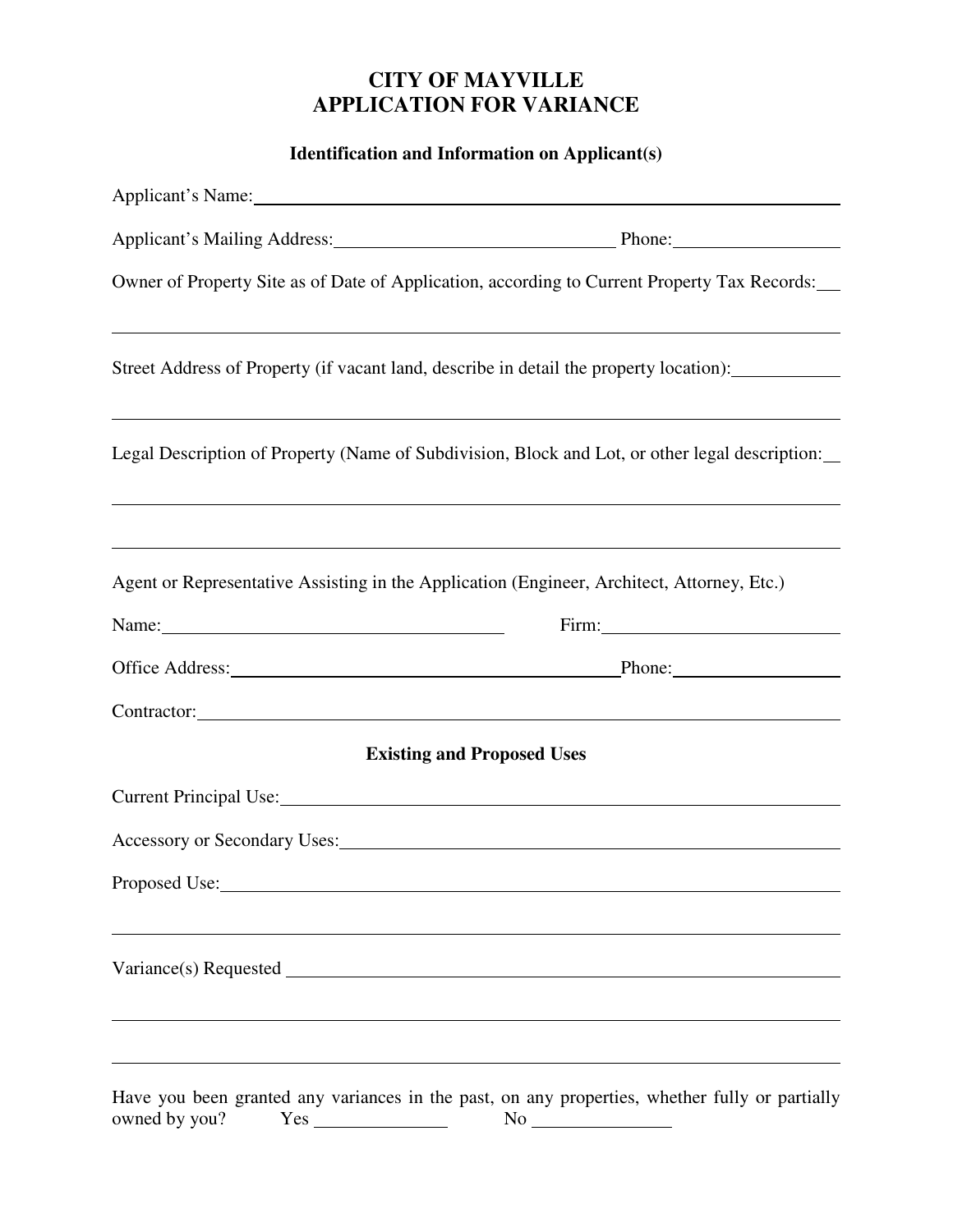If YES, list addresses of those properties and whether the requirements of the variance granted have been completed:

## **Plans to Accompany Application**

Applications for permits shall be accompanied by drawings of the proposed work, drawn to scale, showing, when necessary, floor plans, sections, elevations, structural details, computations and stress diagrams as the building inspector may require.

#### **Plot Plan**

When required by the building inspector, there shall be submitted a plot plan in a form and size designated by the building official for filing permanently with the permit record, drawn to scale, with all dimension figures, showing accurately the size and exact location of all proposed new construction and its relationship to other existing or proposed buildings or structures on the same lot, and other buildings or structures on adjoining property, within 15 feet of the property lines. In the case of demolition, the plot plan shall show the buildings or structures to be demolished and the buildings or structures on the same lot that are to remain.

Zoning District in which the property is located:

 $\overline{a}$ 

 $\overline{a}$ 

 $\overline{a}$ 

 $\overline{a}$ 

 $\overline{a}$ 

No. of Occupants Proposed to be Accommodated: No. of Employees, if applicable:

Section of City of Mayville Zoning Ordinance that prohibits the proposed usage of the property. It is this section of the Ordinance for which a variance is requested:

### **Standards**

The following are Standards that the City of Mayville Zoning Ordinance sets for decisions on variances. Explain how your proposal meets these standards.

Standard 1: The particular physical surroundings, shape or topographical conditions of the specific property involved would result in a particular hardship upon the owner as distinguished from mere inconvenience, if the strict letter of the regulations were to be carried out.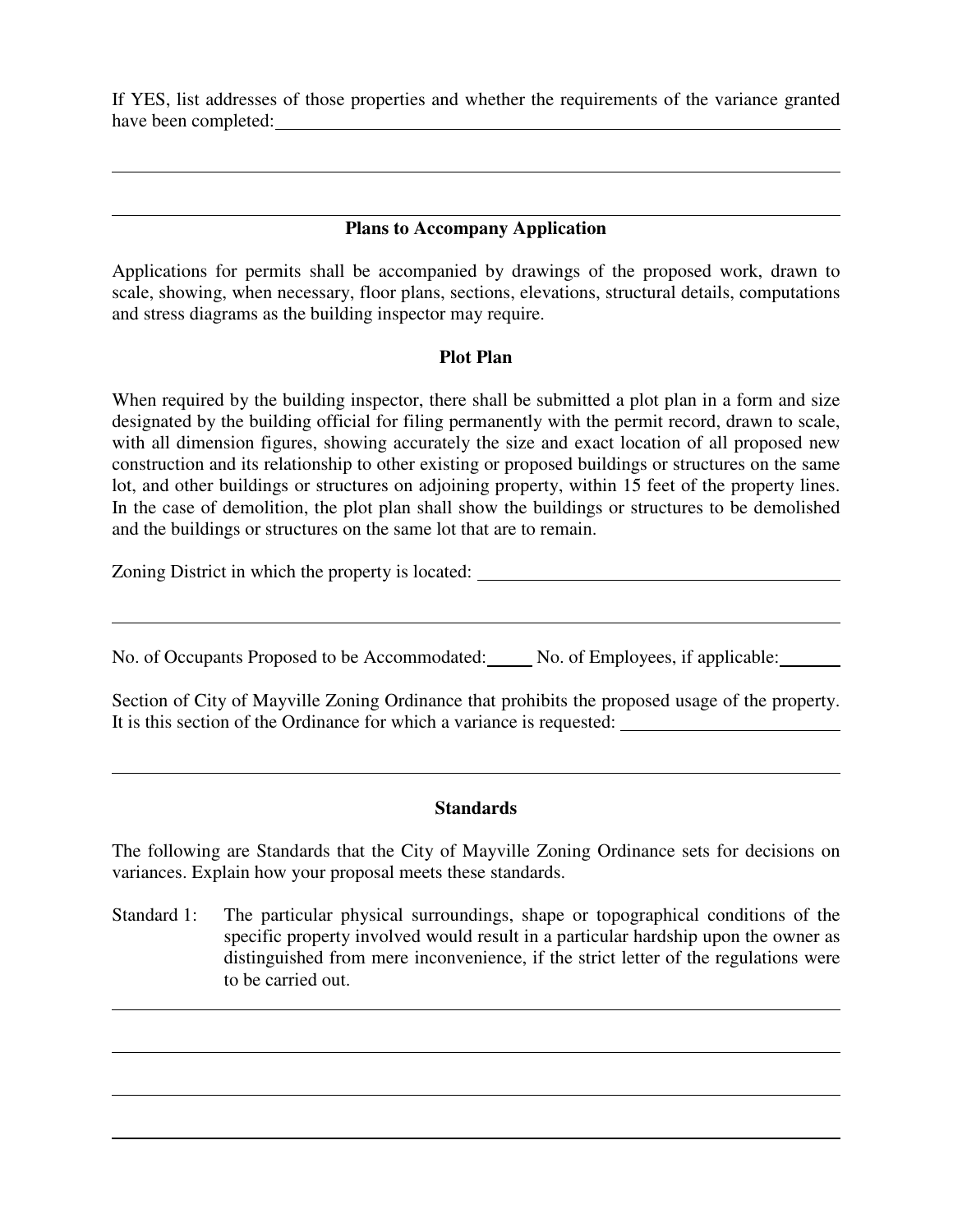Standard 2: The conditions upon which the application for a variance are based would not be applicable generally to other property within the same zoning classification.

 $\overline{a}$ 

 $\overline{a}$ 

 $\overline{a}$ 

 $\overline{a}$ 

 $\overline{a}$ 

 $\overline{a}$ 

 $\overline{a}$ 

 $\overline{a}$ 

Standard 3: The purpose of the variance is not based exclusively upon a desire for economic or other material gain by the applicant or owner.

Standard 4: The alleged difficulty or hardship is caused by this ordinance and has not been created by a person presently having an interest in the property.

Standard 5: The granting of the variance will not be detrimental to the public welfare or injurious to other property or improvements in the neighborhood in which the property is located.

Standard 6: The proposed variance will not impair an adequate supply of light and air to adjacent property or substantially increase the congestion in the public streets, or increase the danger of fire or endanger the public safety or substantially diminish or impair property values within the neighborhood.